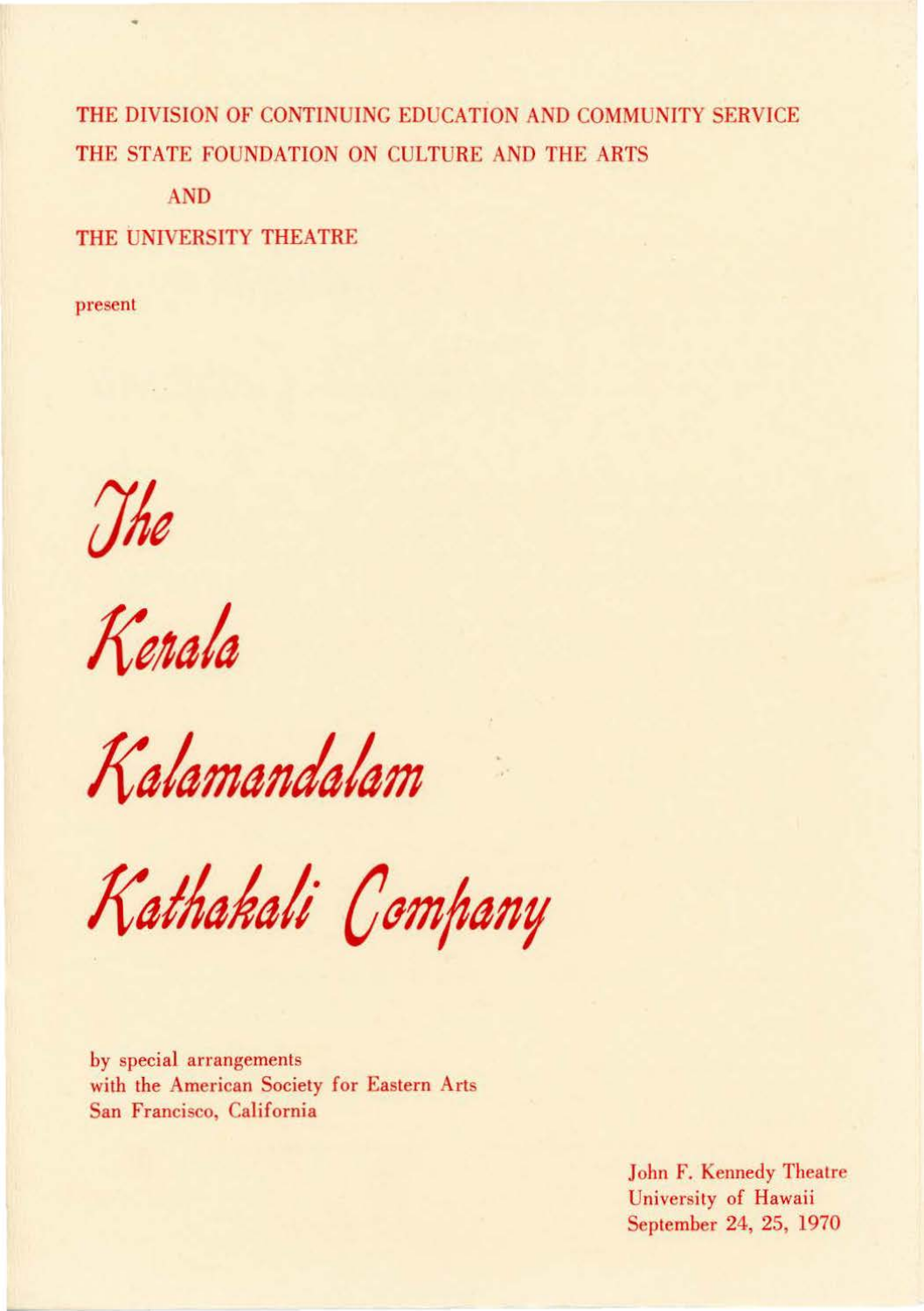The Kerala

*/(ala mania/am* 

*/(aiAahali Company* 

The Kerala Kalamandalam (the Kerala State Academy of the Arts) was founded in 1930 by Mahakavi Vallathol, poet laureate of Kerala, to ensure the continuance of the best traditions in Kathakali. The institution is now supported by both State and Central Governments and trains most of the present-day Kathakali actors, musicians and make-up artists.

The Kerala Kalamandalam Kathakali company is the finest in India. Such is the demand for its performances that there is seldom a "night off" during the performing season. Most of the principal actors are *asans* (teachers) at the institution. In 1967 the company first toured Europe, appearing at most of the summer festivals, including Jean-Louis Barrault's Theatre des Nations and 15 performances at London's Saville Theatre, as well as at Expo '67 in Montreal. The next year, they were featured at the Shiraz-Persepolis International Festival of the Arts in Iran.

This August the Kerala Kalamandalam company performed at Expo '70 in Osaka and subsequently toured Indonesia, Australia and Fiji. This, their first visit to the United States, is presented *by* the American Society for Eastern Arts.

### ACCOMPANISTS FOR BOTH PROGRAMS

Singers:

Neelakantan Nambissan S. Cangadharan

Drummers: Appukutty Poduval *(* maddalam) Chandra Mannadiar ( chenda)

Make-up and Costumes: Govinda Warrier Copala Pillai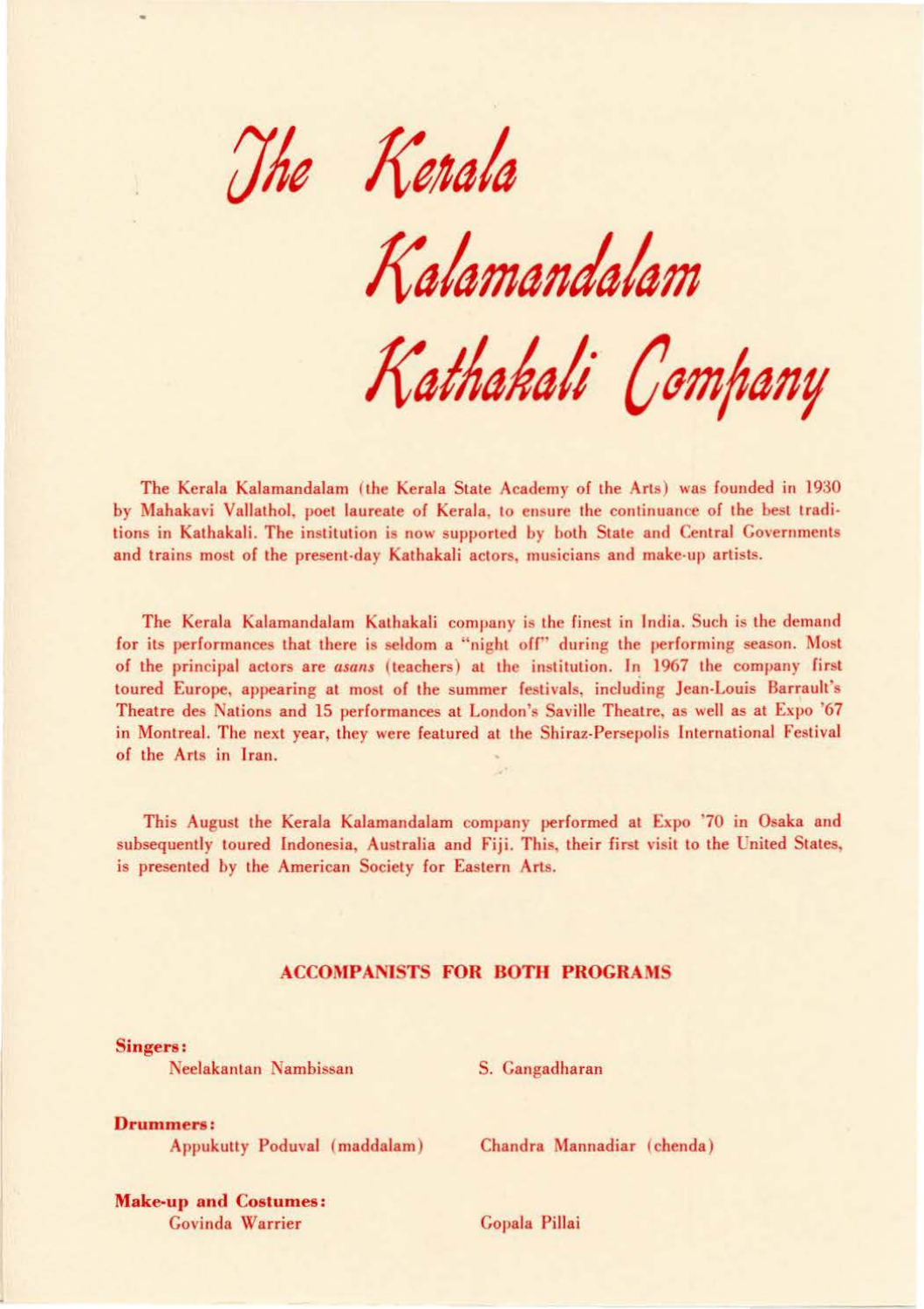PROGRAM

September 24, 1970

*/?amayana* 

## Kathakali version by the Rajah of Kotlarakkara

In order of appearance:

## **Character Make-up Type Actor**<br>
Ravana, king of Lanka **Make-up Type Actor**<br>
Kathi (knife) Ramankutty Nair Ravana, king of Lanka Kathi (knife) Ramankutty Nair Maricha, his uncle Kathi (knife) Rama, the hero Paccha (green) Maduvoor Vasudevan Nair Lakshmana, his brother Paccha (green) Sita, Rama's wife **Minukku** (gold) Kottakkal Sivaraman Sannyasi, Ravana in disguise Minukku (gold) P. Vasudevan Jatayu, king of the birds Bird's make-up Vasudeva Pisharoty Sugriva, the monkey prince Red Tati (red beard) Nelliyode Vasudevan Namboodiri Bali, king and brother of Sugriva Red Tati (red beard) Padmanabhan Nair Tara, Bali's wife Minukku (gold) P. Vasudevan Hanuman, the white monkey Vattamudi (circular Kunchu Nair headdress) Mandodari, Ravana's wife Minukku (gold) P. Vasudevan Prahastan, Ravana's counsellor Minukku (gold) Vasudeva Pisharoty Bharata, Rama's half-brother son of Queen Kaikeyi Paccha (green) Sankaran Namboodiri Visishta, spiritual preceptor to Rama's father and Rama's

own Guru Minukku (gold) Padmanabhan Nair

Invocation: Auspicious conch shell; drum of the gods heralding performance.

- Scene 1: King Ravana devises a scheme. with his uncle, Maricha, to abduct Sita.
- Scene 2: Sita asks her husband, Prince Rama, to catch a deer. Lakshmana remains.
- Scene 3: Rama kills the deer, actually Maricha, who has lured Rama from Sita.
- Scene 4: Sita sends Lakshmana to aid Rama; Ravana, disguised as a hermit, abducts her, after killing Jatayu who tries to help her. Rama and Lakshmana return.
- Scene 5: Rama agrees to kill the monkey Bali, in exchange for the help of Bali's brother, Sugriva.
- Scene 6: Bali and Sugriva fight. Rama intercedes and kills Bali, who entrusts his family to Sugriva's care as he dies.

#### *INTERMISSION*

Scene 7: Hanuman, supernatural white monkey, agrees to deliver Rama's message to Sita. Scene 8: Ravana entreat Sita to love him; she scorns his advances.

Scene 9: Hanuman delivers Rama's message, giving Rama's ring as a token.

Scene 10: When Hanuman, tail dipped in oil, escapes capture he burns Ravana's city.

Scene 11: Rama and the monkey army enter Lanka; Rama slays Ravana.

Scene 12: Rama is crowned king of Ayodhya, accompanied by Sita and Lakshmana.

Dhanasi: Concluding dance, by Rama, who bows to God and to the audience.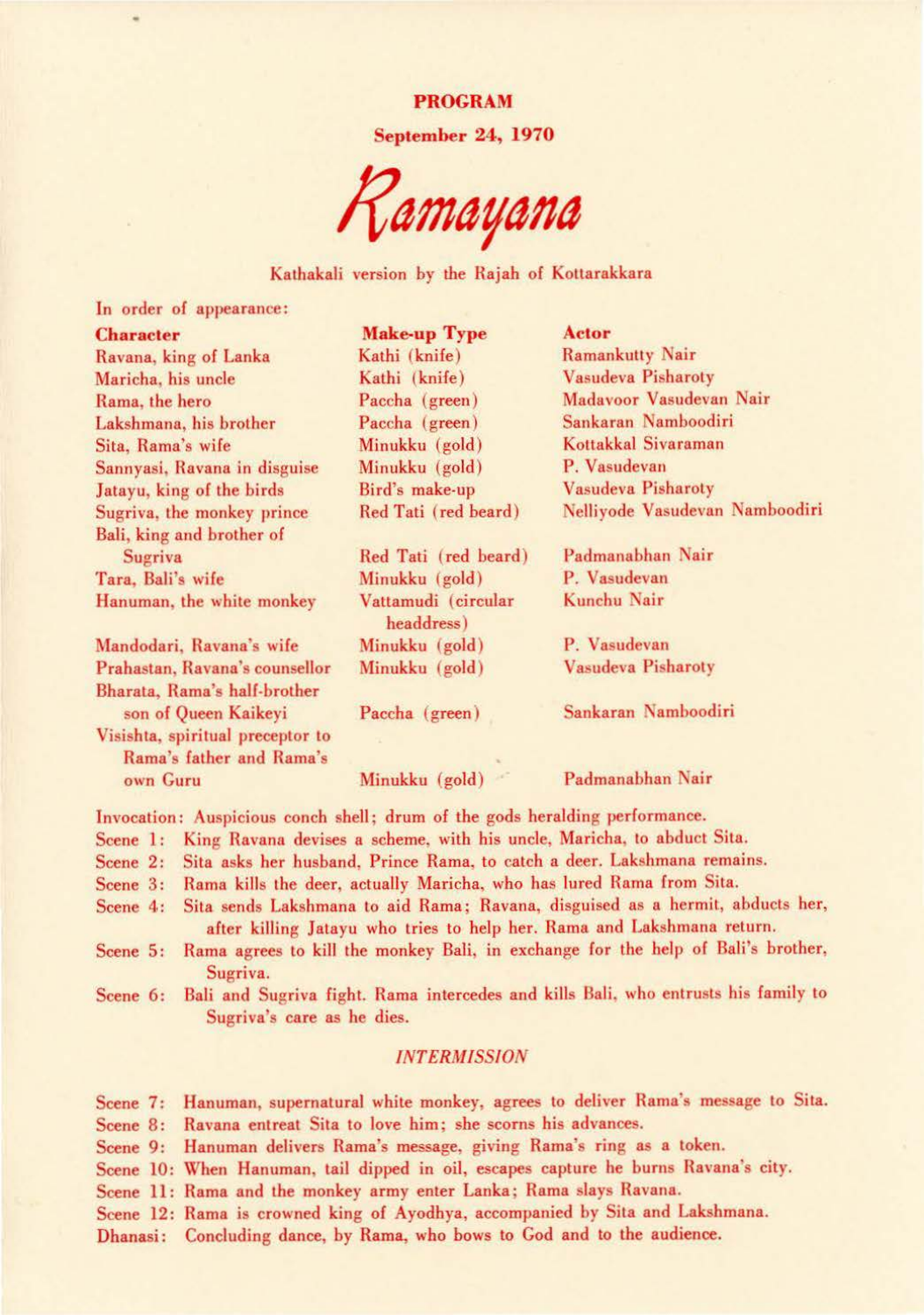PROGRAM

September 25, 1970

Kathakali version by Vayaskara Mussathu and Mannar Gopalan Nair

In order of appearance:

| <b>Character</b>              | <b>Make-up Type</b>                         | Actor                          |
|-------------------------------|---------------------------------------------|--------------------------------|
| Yudhisthira                   | Paccha (green)                              | Kunchu Nair                    |
| <b>Bhima</b>                  | Paccha (green)                              | Vasudeva Pisharoty             |
| Arjuna<br>Pandava             | Paccha (green)                              | Sankaran Namboodiri            |
| Nakula<br>brothers            | Paccha (green)                              | Madavoor Vasudevan Nair        |
| Sahadeva                      | Paccha (green)                              | P. Vasudevan                   |
| Draupadi, their wife          | Minukku (gold)                              | Kottakkal Sivaraman            |
| Duryodhana)                   | Kathi (knife)                               | <b>Ramankutty Nair</b>         |
| Duhsasana<br>Kaurayas         | Red Tati (red beard)                        | Nelliyode Vasudevan Namboodiri |
| Shakuni                       | White Tati (white beard)                    | Padmanabhan Nair               |
| Kichaka, a general            | Kathi (knife)                               | Ramankutty Nair                |
| Draupadi as Malini            | Minukku (gold)                              | Kottakkal Sivaraman            |
| Bhima as Valala               | Minukku (gold)                              | Padmanabhan Nair               |
| Lord Krishna                  | Paccha (green)                              | Madavoor Vasudevan Nair        |
| Arjuna (in Bhagavad Gita)     | Paccha (green)                              | Kunchu Nair                    |
| Raudra Bhima (in final scene) | Paccha (green, animated) Vasudeva Pisharoty |                                |

Invocation: Auspicious conch shell; drum of the gods; dance by the five Pandava brothers.

Scene 1: Yudhisthira, eldest Pandava brother, loses their kingdom, army, and wealth playing dice. His wife, Draupadi, is disrobed and humiliated; she curses the Kauravas, their tormentors, with bloody death at the hands of the Pandavas. The Pandavas are banished to the forest.

#### *INTERMISSION*

- Scene 2: Disguised as menials, the Pandavas serve in Virata. Draupadi repulses advances of the queen's brother. Kichaka.
- Scene 3: Bhima, urged by Draupadi, agrees to kill Kichaka by a ruse.
- Scene 4: Bhima, disguised as Draupadi. surprises Kichaka and crushes him to death.
- Scene 5: Draupadi begs Krishna not to prevent war, so her vengeance will be achieved.
- Scene 6: Krishna fails in his mission to negotiate the return of the Pandava kingdom.

Scene 7: War between Pandavas and Kauravas begins: Arjuna despairs of killing his relatives, but Krishna advises this is his divine duty in order to establish righteousness in the world *(Bhagavad Gita) .* 

Scene 8: Dhanasi: Concluding dance, by Krishna, who bows to Cod and to the audience. In the final battle Bhima bathes in the Kauravas' blood; Krishna blesses him.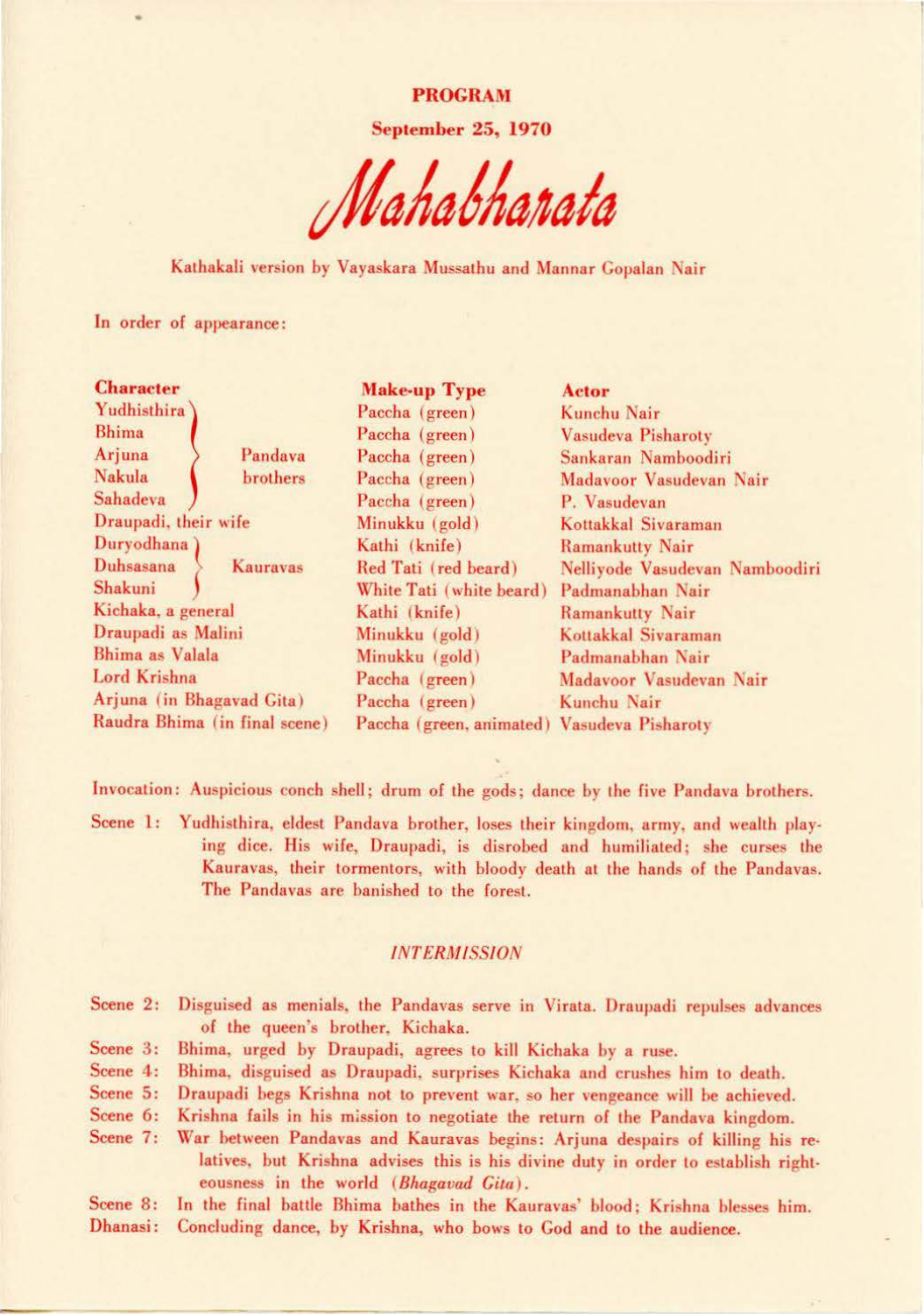About Kathakali

Kathakali dance-theatre is noted for vigorous acting and hypnotic music, elaborate make-up (which is begun at  $1$  p.m. for an evening performance), colorful costumes and bejewelled headdresses. It dates from the sixteenth century. Most performances are in its homeland of the state of Kerala, in southwest India, and are all-night affairs presented in the precincts of temples. Actors must be masters of dance, mime and gesture; they undergo rigorous training from childhood, learning to perform the great Hindu epics in Kathakali's demanding style.

 $O(X)$ 

Make-up. Elaborate and stylized facial make-up distinguishes types of characters. Green (*paccha*) symbolizes a hero of inner refinement, poise, and moral excellence, such as Rama and the Pandavas. Knife *(kathi)* make-up is green broken with a red patch, and with a white ball on the nose and between the eyes, for a demonic character like Ravana. The color of the beard also indicates character: red for a vicious Duhsasana, white for a higher type of person such as Hanuman the white monkey, and black for a forest dweller. A character of highly refined and spiritual qualities has gold ( *minukku)* make-up. Women and holy men are of this type.

 $O(X)$ 

Gestures. Hand gestures (*mudras*) are famous means of expression in all forms of traditional Indian dance and theatre. They are employed with remarkable speed and abundance in Kathakali. The entire text of a Kathakali play, including grammatical parts, can be con· veyed by mudras alone.

 $\mathbb{C}$ 

Curtain. Actors in Kathakali may make their appearance from behind a colored curtain held by two assistants. Especially when an evil character appears, he will bring the curtain down slowly to reveal himself to the accompaniment of drums and cymbals. Trembling hands, a glimpse of face, violent dancing make the appearance exceptionally theatrical and exciting.

 $\circledcirc$ 

Music . Music is provided by two singers and two drummers. The first singer keeps a steady rhythm on a hand gong and the second on large cymbals. One drum *(maddalam)* ac· companies all songs, regardless of character. The second drummer plays one drum *(chenda)* for male characters and another *(itaykku)*—which can play all the notes in the octave—for female characters.